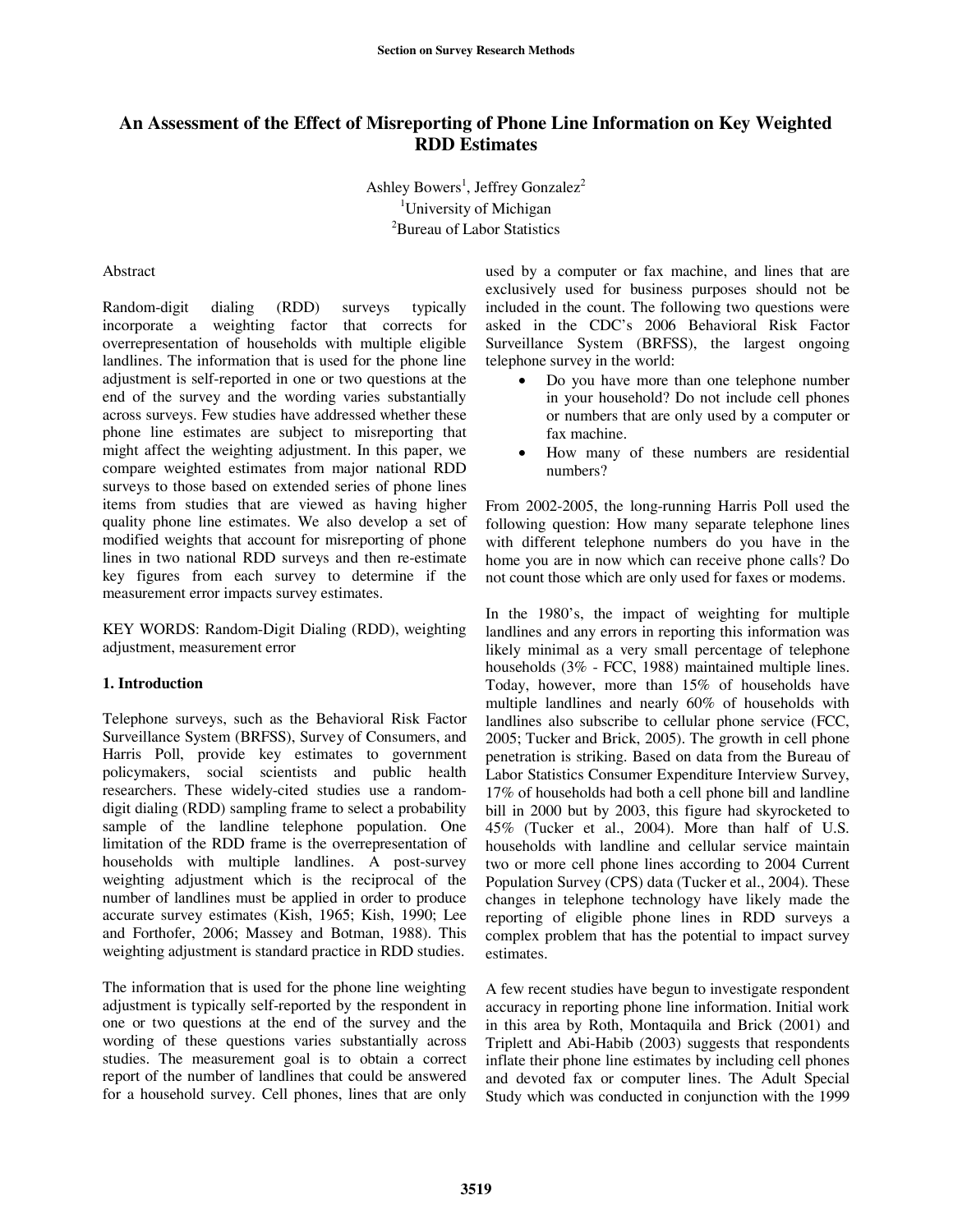NHES collected data from 1,082 U.S. adults 16 and older who were selected using a list-assisted RDD sample. Respondents were asked the standard two NHES phone lines questions as well as several questions on whether the household had a cell phone and/or a computer or fax line and if those lines are ever answered. These data were then used to assess misreporting on the standard phone lines items. About 41% of households reported that they had a cell phone and 4% of these households included their cell phone when asked the standard NHES items for phone line weighting. Nearly 15% of households reported that they maintained a telephone line for a computer or fax machine. Only about a third (35%) of households with a computer or fax line indicated that they would answer this line at least some of the time but 61% counted the computer or fax line in their report of additional phone lines. This study provides initial evidence of overreporting of cell phone lines and dedicated computer and fax lines in the standard NHES phone lines items.

Triplett and Abi-Habib (2003) compare data from an extended series of phone lines items that were administered to 40,000+ NSAF 2002 adult respondents with FCC data on multiple telephone line households. In line with Roth et al. (2001), Triplett and Abi-Habib suggest that respondents overreport cell phones in their phone line estimates. When comparing their data with the 1999 NHES Adult Special Survey, Triplett and Abi-Habib also found that a larger percent, 50%, of the 2002 NSAF respondents would answer a telephone number used for a computer or fax machine, as compared to 35% among the 1999 NHES respondents. As technology has made it possible for households to use one landline for both internet and voice communication it may become more difficult for respondents to accurately report the number of phone lines that they ever answer.

While these initial studies are an important first step in understanding potential measurement error in phone line reporting, there has been little effort to assess whether inaccurate reporting impacts weighted estimates from RDD surveys. This paper has two major aims. First, we assess the variability in responses to the phone lines item(s) across major national RDD surveys that attempt to cover the U.S. household landline population and compare the estimates to those based on extended series of phone lines items from three studies that might be viewed as having higher quality or "gold standard" estimates: 2003 and 2005 NHES, 2003 CPS Supplement on Cell Phone Usage, and 2002 NSAF. Our second aim is to develop a set of modified weights that reflect overreporting or underreporting of phone lines in two national RDD surveys and then re-estimate key figures from each survey to determine if the reporting error has an impact on survey estimates.

The remainder of this paper is organized as follows. Section 2 summarizes the basic design features of four major RDD surveys and the CPS, while Section 3 provides an overview of the analytic methods that were used in the paper. Results are presented in Section 4. Section 5 summarizes the main conclusions and suggests some possible limitations and areas for further study.

# **2. Data Sources**

This section provides a brief summary of the CPS and four RDD surveys that are analyzed in this paper.

## *Current Population Survey – Cell Phone Supplement*

For more than 50 years, the Current Population Survey (CPS) has been the main source of data on the U.S. labor force, including the widely-cited unemployment rate. The survey is conducted by the Bureau of the Census for the Bureau of Labor Statistics. The sample is an area probability sample and about 57,000 households are interviewed monthly. The study uses a 4-8-4 (4 months in, 8 months out, 4 months in) panel design. The first interview is conducted in-person while later interviews are typically administered by telephone. In most cases, one respondent reports for all eligible household members. Recent response rates are between 90-94%.

Periodically, the CPS includes a one-time supplement to collect key demographic data from a large U.S. household sample. About 32,000 CPS telephone households that were in months 2, 3, or 5-7 of their panel participation completed the 2004 Cell Phone Use Survey supplement. The supplement gathered detailed information on landline and cell phone use.

## *National Household Education Survey (NHES)*

The U.S. Department of Education's National Center for Education Statistics conducts the NHES every two years to monitor the educational experiences of the U.S. population. In this analysis, we use data from the most recent surveys that gather information on adults: the NHES Adult Education for Work-Related Reasons Survey (2003) and the NHES Adult Education Survey (2005). The NHES Surveys use a list-assisted RDD sample with oversampling of Black and Hispanic residents and phone numbers that can be matched to a mailing address. From January to April 2003, 12,725 telephone interviews were conducted to gather information about participation in formal education programs and informal career-related learning activities. The response rate for the 2003 Survey was 49%. The methodology for the 2005 Survey was similar to that used for the 2003 Survey. Nearly 9,000 telephone interviews were administered by Westat interviewers from January through April 2005. The final response rate for the 2005 Survey was 47.6%.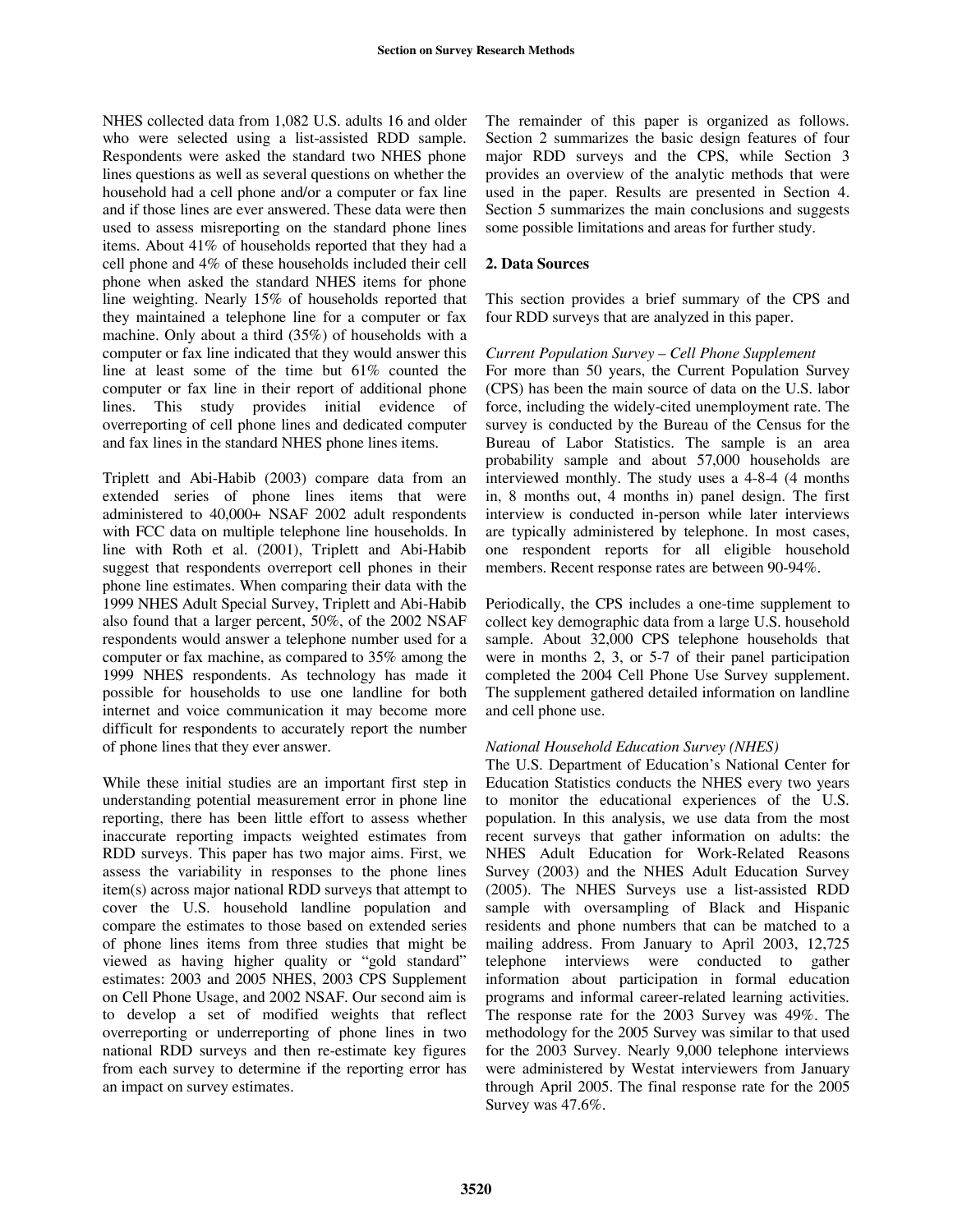#### *National Survey of Americaís Families (NSAF)*

Sponsored by the Urban Institute, the 2002 NSAF was the third in a series of large national telephone surveys that examined the effects of changes in the administration of government assistance programs for children and the poor in the U.S. The sample included a list-assisted RDD sample of more than 400,000 telephone numbers supplemented by an area probability sample to capture non-telephone households. Households estimated to be under 200% of the federal poverty level and households with children were oversampled. Households where all members are 65 or older were not eligible for the NSAF. More than 40,000 interviews were conducted by Westat from February to October 2002. The final response rate was 51.9%.

#### *Behavioral Risk Factor Surveillance System (BRFSS)*

Initiated in 1984, the BRFSS is the largest ongoing telephone survey in the world. The BRFSS is conducted by the Centers for Disease Control and Prevention (CDC) and state health departments in the 50 states, the District of Columbia, Puerto Rico, Guam and the Virgin Islands. The aim of the BRFSS is to gather annual state-level estimates of health behaviors that are associated with chronic illnesses, injuries and infectious diseases in the U.S. adult population. A disproportionate stratified listassisted RDD sampling approach is used in nearly all of the states. Each telephone number in the frame is assigned to either a high-density stratum or a medium-density stratum based on the number of listed household numbers in its hundred block. To obtain reliable sub-state estimates, more than half of the states oversample from geographic strata within their state. Each state health department conducts their own telephone data collection either in-house or using a subcontractor. Data collection takes place throughout the year. The number of completed interviews and response rate for 2002-2005 follow: 363,074 interviews (51.1%) - 2005, 307,810 interviews (52.7%) - 2004, 267,269 interviews (53.2%) - 2003, and 250,529 interviews (58.3%) - 2002. In part of this analysis, we focus on BRFSS estimates for South Carolina. In 2005, 8,650 BRFSS interviews were conducted in South Carolina and the response rate was 60.2%. Weights are produced that compensate for unequal probabilities of selection due to disproportionate stratification, number of adults in the household, and number of eligible phone lines. There is also a poststratification adjustment to age-by-sex or age-byrace/ethnicity-by-sex population totals in the region or state.

#### *Harris Poll*

Conducted by Harris Interactive (formerly Louis Harris and Associates) for more than 40 years, the Harris Poll gauges public opinion on a wide range of topics, including politics, the economy, foreign affairs, and sports and entertainment. The Poll is conducted by telephone and web with a nationally representative sample of U.S. adults on a monthly basis. This analysis uses telephone survey data from the April 2002, June 2003, February 2004, and August 2005 Harris Polls. Approximately 1,000 telephone interviews are completed over a 4-6 day data collection period. Estimates are weighted to account for unequal probabilities of selection due to the number of adults in the household and multiple telephone lines. There is also a post-stratification adjustment to age, sex, race/ethnicity, education, region, and size of place (urbanicity) totals for the U.S. population. The analysis presented here accounts for weighting but assumes no stratification or clustering in the sample design.

#### **3. Methods**

This analysis uses both qualitative and quantitative methods. The first author conducted a cognitive expert review of the phone lines item(s) from the BRFSS and Harris Poll. A cognitive expert review is a questionnaire assessment technique in which a questionnaire design expert attempts to identify problems with the wording and structure of questions, the response alternatives, the order of questions, instructions to interviewers for administering the questionnaire, and the navigational rules of the questionnaire that may affect the reliability and validity of survey items.

The percent of households with one landline for voice conversation was calculated for five national surveys and presented in Figure 2. Differential household probabilities of selection were incorporated in the estimates when available. Imputed values were also used when provided. Otherwise, missing data were excluded from the analysis. Missing data rates on the phone lines items were typically low.

In order to assess the potential effect of misreporting phone line information on weighted survey estimates, we first calculated key estimates from the 2005 BRFSS and August 2005 Harris Poll using the appropriate person or household survey weight with the original phone line correction. We then re-calculated the estimates using three modified weights that reflected different distributions of the phone line weight for each of the surveys. In addition to calculating point estimates and standard errors, we also examine the loss due to weighting for each of the weights that incorporate different levels of misreporting. The loss due to weighting was calculated as the square of the coefficient of variation of the final weight. All analyses took into account stratification, clustering and weighting in the sample design where appropriate. When available, imputed values were used. Otherwise, missing data were excluded from the analysis.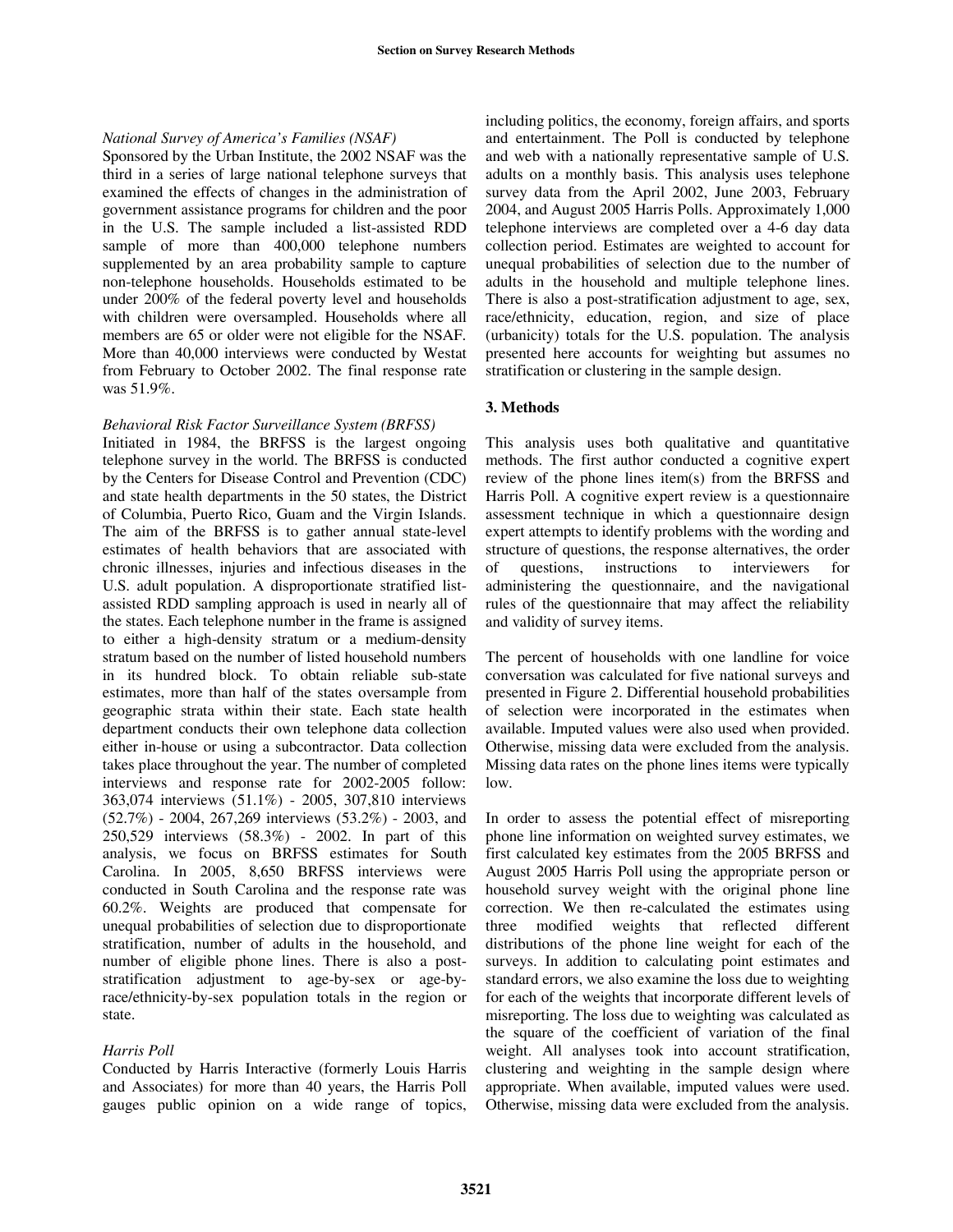There were minimal levels of missing data and the uncertainty due to imputation is not reflected in this analysis. Analyses were performed using SAS Version 9.13.

For the BRFSS and Harris Poll, the original weight was assumed to have reporting error and the distribution of the weight variable was modified to attempt to correct for overreporting or underreporting based on the cognitive expert review and comparison of the survey estimate with the gold standard estimates in Figure 2. It should be noted that since the BRFSS is designed to produce state-level estimates, we used 2005 South Carolina data for this analysis. The BRFSS estimate appears to reflect some underreporting so we explored the effect on weighted estimates if some percent of households who reported one landline reported two or three lines. The three scenarios were 2% (1.8% assigned to 2 landlines, .15% assigned to 3 landlines), 4% (3.7%-2 landlines, .3%-3 landlines), and 15% (13.9%-2 landlines, 1.1%-3 landlines) of one landline households failing to report additional eligible landlines. It was assumed that the misreporting was random among those who reported one eligible landline.

In the Harris Poll, respondents appear to overreport the number of eligible landlines. Three modified weights were developed which assigned some percent of respondents who reported two eligible landlines a value of one eligible landline for weighting purposes. The four modified weights for the Harris Poll were based on the following assumptions: 30%, 50%, or 75% of two or three landline households overreporting one or two landlines. Again, it was assumed that misreporting was random among households who reported two or three landlines.

## **4. Results**

#### **4.1 Cognitive Expert Review of Phone Lines Items**

As a first step in this analysis, we highlight a number of potential comprehension problems with questions and response options for the phone lines items (see Figure 1). The first BRFSS phone lines question is a yes/no item. Respondents may be more inclined to say "yes" simply due to a tendency to agree with yes/no items ("year saying" bias). There is an explicit instruction to exclude cell phones which should reduce overreporting of cell phones but it appears early in the instruction. Respondents may be more focused on the last part of the instruction which instructs them to exclude dedicated computer and fax lines. It is unclear how to interpret the phrase "residential number" in the second phone lines item. Business lines are not explicitly excluded in the BRFSS item series.

The Harris Poll phone lines item is lengthy with complex phrases, such as "separate telephone lines", "different

telephone numbers", and "home you are in now". The last phrase of this item, "which can receive calls", which is likely to be remembered due to recency effects in aural communication, may trigger estimates based on the number of *phones* that can receive calls rather than the number of *lines*. There is no instruction to exclude cell phones which may lead to overreporting. The response option "only one" also might encourage overreporting of phone lines that seem plausible to include. As in the BRFSS, business phone lines are not explicitly excluded. There is an instruction to exclude dedicated fax and modem lines which should reduce misreporting of these types of lines. However, it should be noted that once respondents hear the question they may be less likely to pay attention to subsequent instructions. In addition, interviewers may not always read the instruction if the respondent answers as soon as the end of the question is read.

**4.2 Estimates of Percent of Households Reporting One Landline for Four National RDD Surveys and the CPS**  The percent of households reporting one landline used for voice conversation for each of the major national RDD surveys and the CPS is shown in Figure 2. The NHES, CPS and NSAF estimates are the higher quality or gold standard estimates. The NSAF estimate of the number of households with one landline in 2002 is 88.3%. The NHES estimate of one landline households in 2005 is 92.2%. Trending upward during the 2002-2005 period, the BRFSS estimate of one landline households is 91.1% in 2002 and 94.5% in 2005. The Harris Poll estimates are 75.7% (2002), 76.2% (2003), 75.5% (2004), and 79.3% (2005).

#### **4.3 Re-Estimates of Key Weighted Figures**

Tables 1-2 present key estimates from the BRFSS and Harris Poll under adjustments that incorporate varying phone line weights. Under the title of each of the weights, we list the percent of households that are assumed to be reporting one landline in the weighting adjustment. As Table 1 illustrates, there are no large differences in estimates across weighting adjustments for the 2005 South Carolina BRFSS. The percent of respondents who reported that they exercised in the last 30 days is 73.70% using the Original Weight and 73.81% using Weight Adjustment 2. When examining the percent of respondents with no children in the household, the largest difference occurs when comparing the estimate using the Original Weight (57.69%) and the estimate using Weight Adjustment 3 (57.51%). The range in the efficiency loss due to weighting is .57 (Original Weight, Weight Adjustment 1) to .62 (Weight Adjustment 3).

The most extreme weighting adjustments were applied for the August 2005 Harris Poll. However, as shown in Table 2, the estimates change only slightly across the four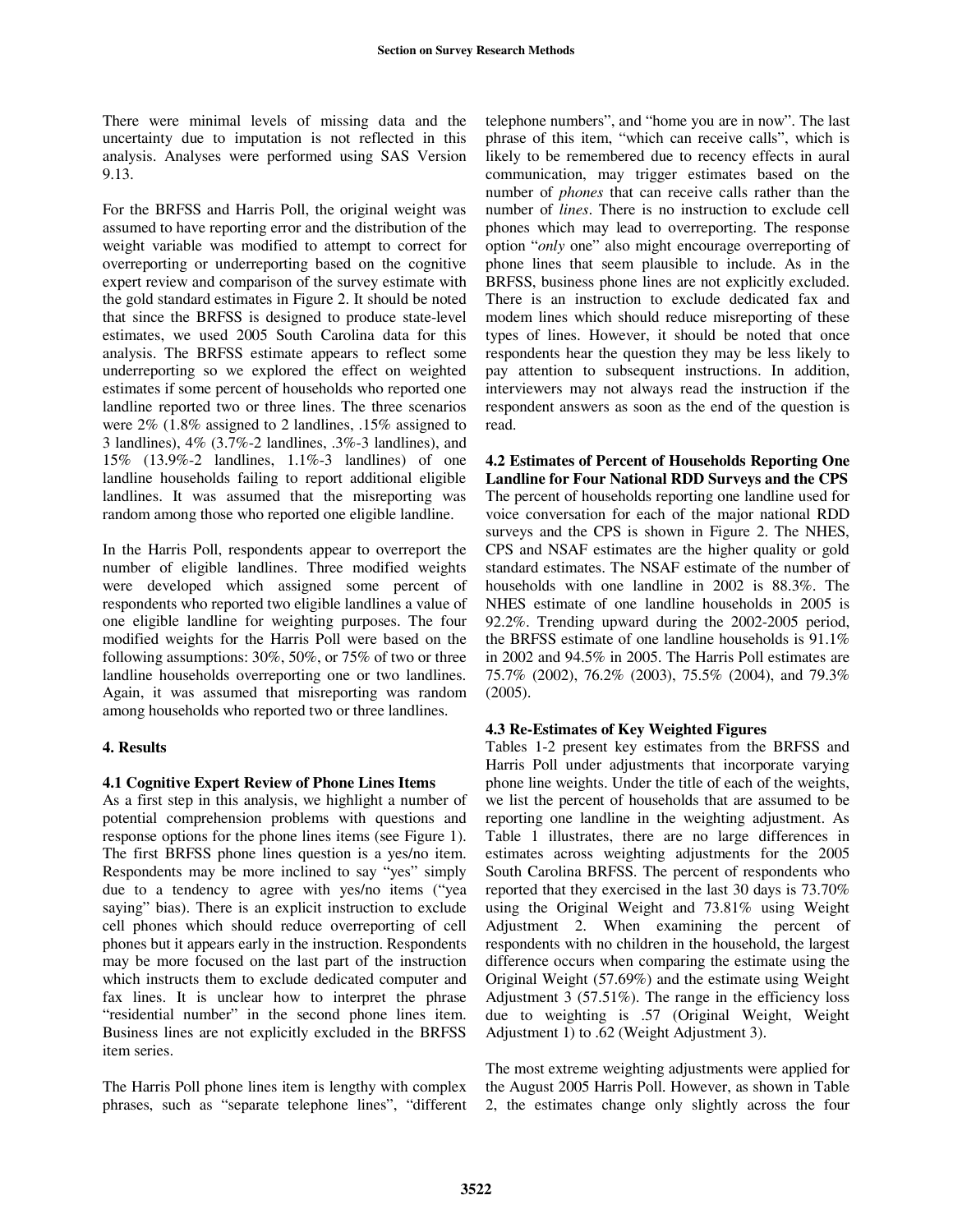weighting adjustments. The percent of persons who identify themselves as Republican is 29.2% using the original weight and 29.3% using the most extreme modified weight, Weight Adjustment 3. An "Excellent" Presidential approval rating was given by 12.9% of respondents using the original weight and 13.2% of respondents using Weight Adjustment 3. We highlight a difference in the loss in efficiency for the proposed weights. The loss is .84 using the original weight but only .73 under Weight Adjustment 3. Thus, while the estimates do not change much across the weighting adjustments, the original weight is being applied with a loss of efficiency that is greater than the proposed adjustments that have the potential to correct for misreporting.

### **5. Discussion and Future Research**

The increasing trend in the percent of households reporting one landline that is observed across the RDD surveys in Figure 2 is consistent with FCC data on multiple landline households tracked over the past five years. While the trend toward fewer households with more than one landline is similar across the surveys, there is some variability in the percent of households reporting one eligible landline. BRFSS estimates during the period from 2002-2005 are consistently higher than the gold standard estimates. It is possible that respondent difficulty in interpreting "residential numbers" in the BRFSS phone lines item leads to underreporting of telephone lines that are used at least part of the time for voice conversation. Harris Poll estimates are substantially lower than any of the other RDD surveys. This may be due to overreporting of cell phones which are not explicitly excluded in the Harris phone lines item and respondent problems in understanding the complex, ambiguous wording of the phone lines question and response categories.

The main finding from Tables 1 and 2 is that altering the weighting adjustment to address potential misreporting in two major national RDD surveys has little impact on key weighted survey estimates. However, there are a number of limitations that need to be addressed in future research. A major limitation in this analysis is that additional work is needed to understand the mechanism underlying misreporting of phone line information. It seems plausible that specific subgroups are more likely to misreport this information. Thus, the random misreporting assumption may be in error. If so, the results presented here could change substantially, especially if the variables that affect misreporting also correlate with key survey measures of interest.

In this analysis, we assumed that the extended series of items were "gold standard" measures but these measures may be subject to error. There also are methodological differences across the RDD surveys analyzed here which

should be considered when comparing data from the surveys.

Finally, as the NHES and NSAF illustrate, there may a trend toward including additional questions to capture accurate phone line information given the complexity of today's telephone technology environment but this comes at a cost. There needs to be further work to provide empirical evidence that obtaining high-quality phone line estimates has an impact on weighted survey estimates from RDD surveys.

### **Acknowledgements**

The authors wish to thank Steve Heeringa for his guidance on the development of this paper.

### **References**

Kish, L. (1965). *Survey Sampling*. New York: Wiley.

Kish, L. (1990). "Weighting: Why, When, and How?" *Proceedings of the Section on Survey Research Methods, American Statistical Association*, pp. 121-130.

Lee, E.S. and Forthofer, R.N. (2006). *Analyzing Complex Survey Data (Second Edition)*. Thousand Oaks, CA: Sage.

Massey, J.T. and Botman, S.L. (1988). "Weighting Adjustments for Random Digit Dialed Surveys," in R.M. Groves, P.P Biemer, L.E. Lyberg, J.T. Massey, W.L. Nicholls II, and J. Waksberg (eds.), *Telephone Survey Methodology*, New York: Wiley, pp. 143-160.

Roth, S.B., Montaquila, J. and Brick, J.M. (2001). ìEffects of Telephone Technologies and Call Screening Devices on Sampling, Weighting and Cooperation in a Random Digit Dialing (RDD) Survey.î *Proceedings of the Section on Survey Research Methods, American Statistical Association*.

Triplett, T. and Abi-Habib, N. (2003). "Determining the Probability of Selection for a Telephone Household in a Random Digit Dial Sample Design is Becoming more Difficult.î *Proceedings of the Section on Survey Research Methods, American Statistical Association*, pp. 202-207.

Tucker, C. and Brick, M. (2005). "CPS Estimates of Cell-Phone Only Population Size and Characteristics." Paper presented at the Nielsen Cell Phone Sampling Summit II, February 2005.

Tucker, C., Brick, J.M., Meekins, B., and Morganstein, D. (2004). "Household Telephone Service and Usage Patterns in the U.S. in 2004." *Proceedings of the Section on Survey Research Methods, American Statistical Association*.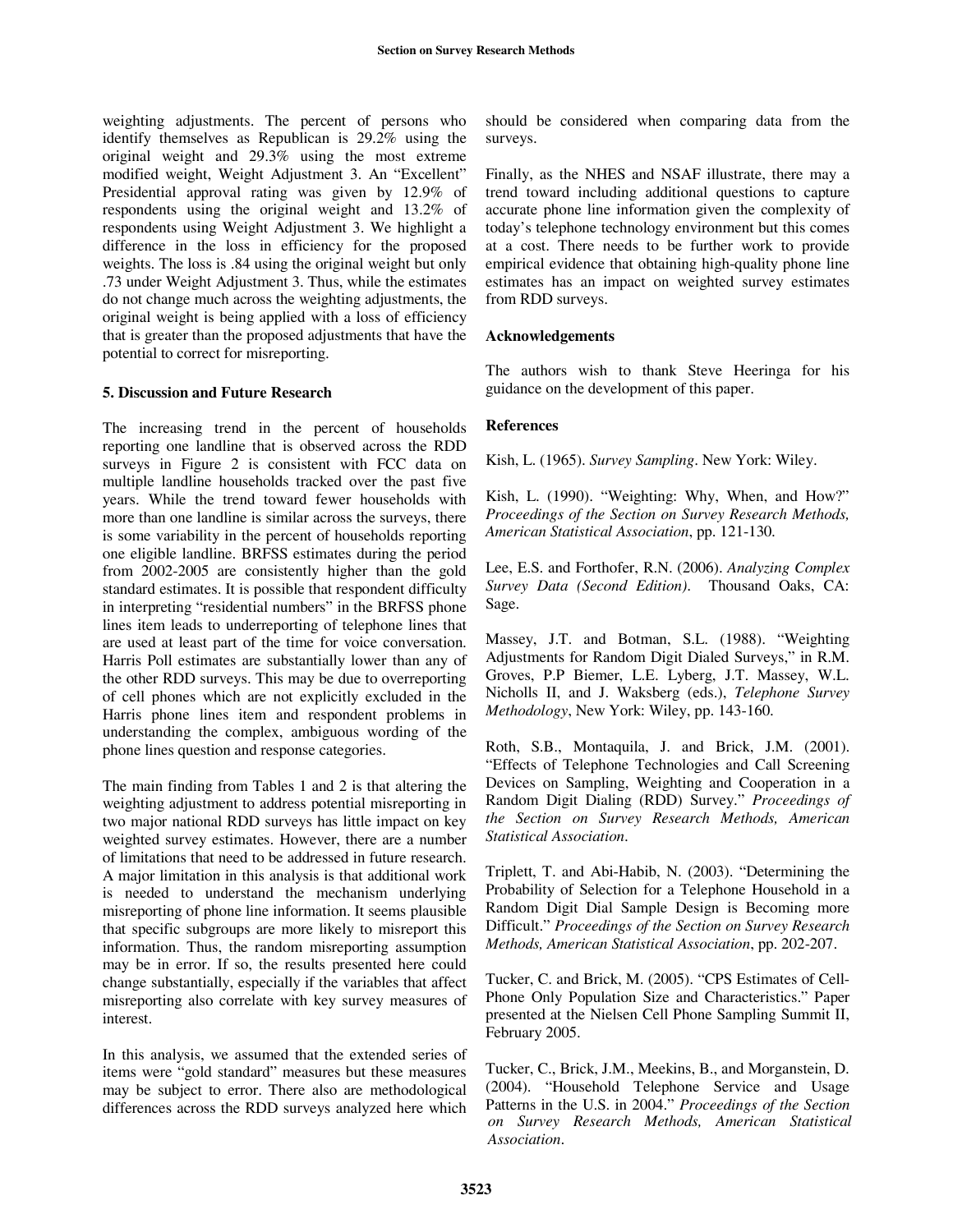#### **Figure 1. Wording of Phone Lines Item(s) for RDD Surveys: 2002-2005**

#### **BRFSS (2002-05):**

- Do you have more than one telephone number in your household? Do not include cell phones or numbers that are only used by a computer or fax machine.
- (IF MORE THAN ONE NUMBER) How many of these numbers are residential numbers?

### **Harris Poll (2002-05):**

• How many separate telephone lines with different telephone numbers do you have in the home you are in now which can receive phone calls? Do not count those which are only used for faxes or modems.

```
Only one 
Two 
Three or more 
Not sure (VOLUNTEERED) 
Decline to answer (VOLUNTEERED)
```
### **Sample of Gold Standard/Higher Quality Phone Line Questions -**

# **National Survey of America's Families (2002):**

M14. Besides [TEL NUMBER], do you have other telephone numbers in your household, not including cell phones?

- Yes  $\rightarrow$  GO TO M15<br>No  $\rightarrow$  GO TO NEX
- No  $\rightarrow$  GO TO NEXT SECTION<br>DK  $\rightarrow$  GO TO M18
- $\rightarrow$  GO TO M18

M15. Including your computer and fax phone numbers, how many of these additional phone numbers are for home use?

*If M15=0, go to next section. If M15=1, go to M16. If M15>1, go to M17.* 

M16. Is this additional phone number used for a computer or fax machine?

Yes  $\rightarrow$  GO TO M20<br>No  $\rightarrow$  GO TO NEX

 $\rightarrow$  GO TO NEXT SECTION

M17. Of these [NUMBER] additional home use phone numbers, how many are used for a computer or fax machine?

*If M17=0, go to next section. If M17=1, go to M20. If M17>1, go to M19.* 

M18. Do you have any additional phone numbers for computer or fax machines?

- Yes  $\rightarrow$  GO TO M20<br>No  $\rightarrow$  GO TO NEX
- $\rightarrow$  GO TO NEXT SECTION

M19. How many of these [NUMBER] phone numbers used for computers or faxes are ever answered for talking?

*If M19=0, go to next section. If M19=1, go to M21. If M19>1, go to M22.* 

- M20. Is it ever answered for talking?
	- Yes  $\rightarrow$  GO TO M21<br>No  $\rightarrow$  GO TO NEX
	- $\rightarrow$  GO TO NEXT SECTION
- M21. Is this phone number used for a computer or fax line answered for:
	- Personal calls  $\rightarrow$  GO TO NEXT SECTION Business calls  $\rightarrow$  GO TO NEXT SECTION<br>Both?  $\rightarrow$  GO TO NEXT SECTION  $\rightarrow$  GO TO NEXT SECTION

M22. Of these [NUMBER OF PHONE NUMBERS THAT ARE ANSWERED], how many are answered for nonbusiness related calls?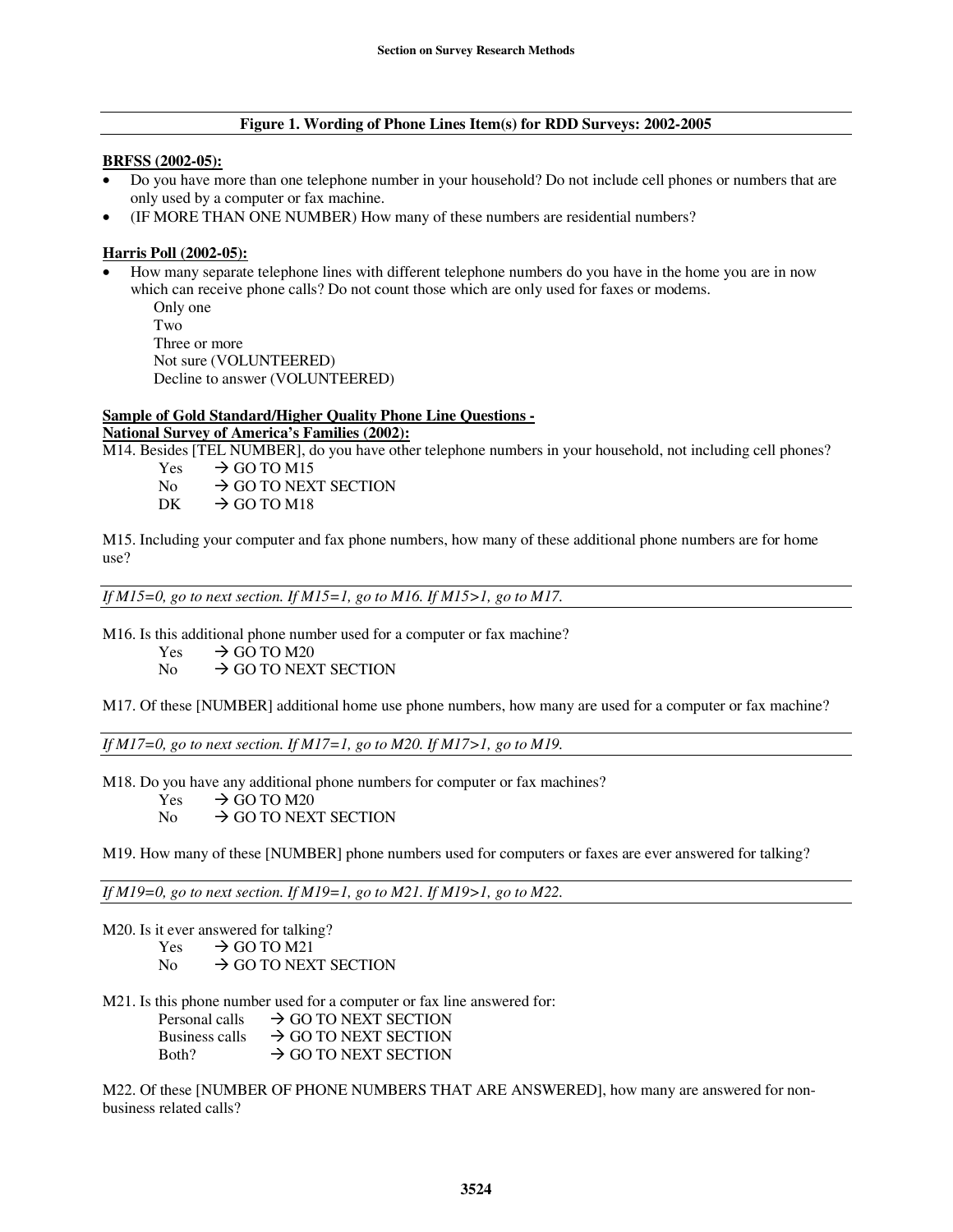